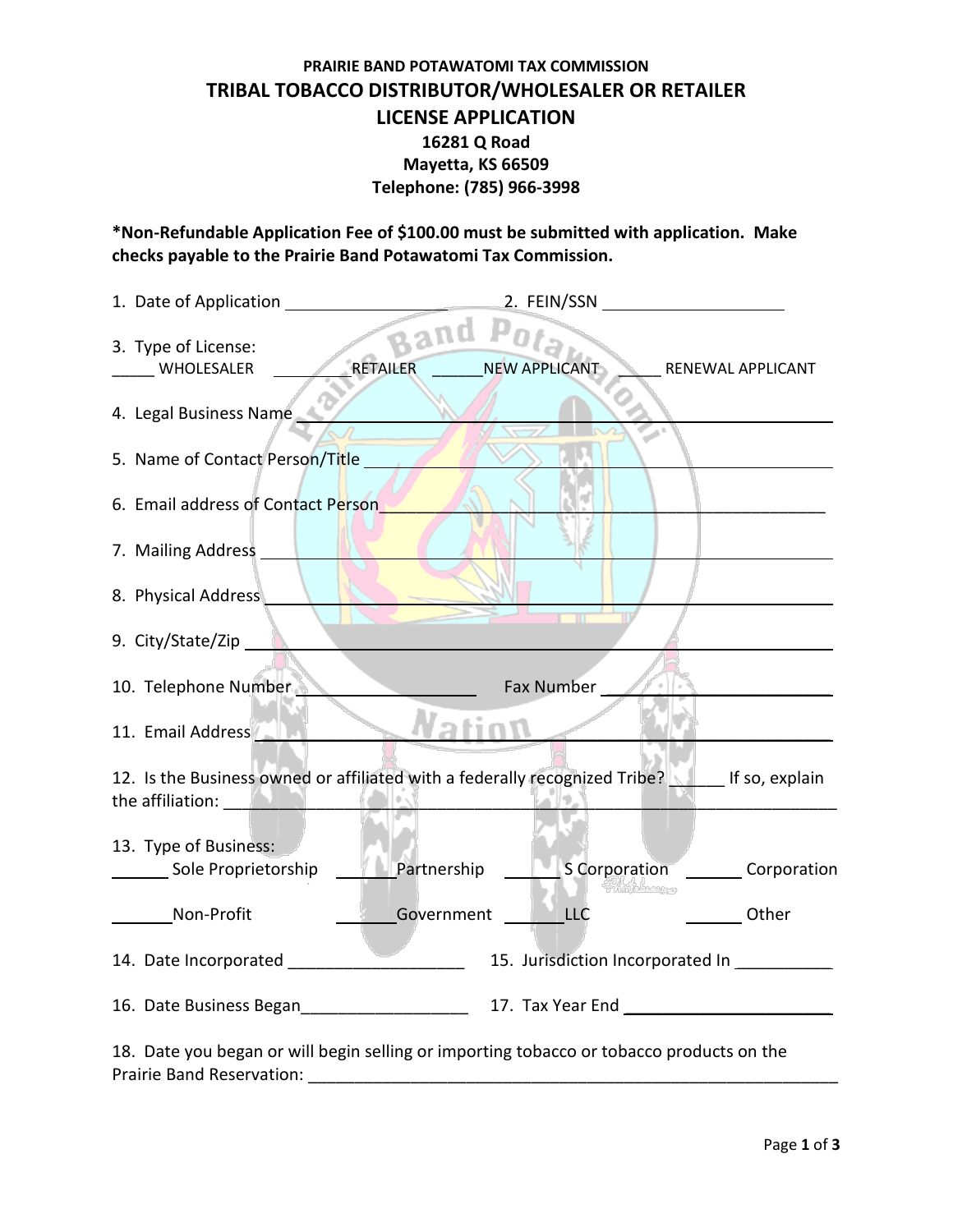# **PRAIRIE BAND POTAWATOMI TAX COMMISSION TRIBAL TOBACCO DISTRIBUTOR/WHOLESALER OR RETAILER LICENSE APPLICATION**

 $\mathcal{L}_\text{max}$  and  $\mathcal{L}_\text{max}$  and  $\mathcal{L}_\text{max}$  and  $\mathcal{L}_\text{max}$  and  $\mathcal{L}_\text{max}$  and  $\mathcal{L}_\text{max}$ 

19. Provide a brief description of your operations within the Prairie Band Reservation:

20. Did you acquire an existing business? \_\_\_\_ Yes \_\_\_\_\_ No If yes, list the previous business owner's name

21. List the names of your business owners, directors, partners and/or officers (use additional sheet if necessary):  $\sqrt{10}$ - 62 

| <b>Name</b> | <b>Home Address</b> | <b>SSN</b> | <b>Title</b> | % Ownership | Director? |
|-------------|---------------------|------------|--------------|-------------|-----------|
|             |                     |            |              |             |           |
|             |                     |            |              |             |           |
|             |                     |            |              |             |           |
|             |                     |            |              |             |           |
|             |                     |            |              |             |           |
|             |                     |            |              |             |           |

#### **Affirmative answers to #21 may result in the denial of application for a license.**

22. Has the applicant, its owner(s), directors, partners, or officers:

a. Been convicted of fraud, tax evasion, or a violation of the laws governing the reporting and payment of fees or taxes for tobacco or tobacco products in the past five (5) years? Yes No If yes, attach explanation.

b. Been convicted of any felony or been granted a deferred judgment following an adjudication or guilt of a felony in the past five (5) years? Yes No Interves, attach explanation.

c. Formally held a tobacco wholesaler or distributor or retailers license or permit in any jurisdiction which was revoked for cause in the past five (5) years?

Lacked Morrow Morrow If yes, attach explanation.

d. Have any tobacco tax liabilities that are past due in any jurisdiction? Yes Mo If yes, attach explanation.